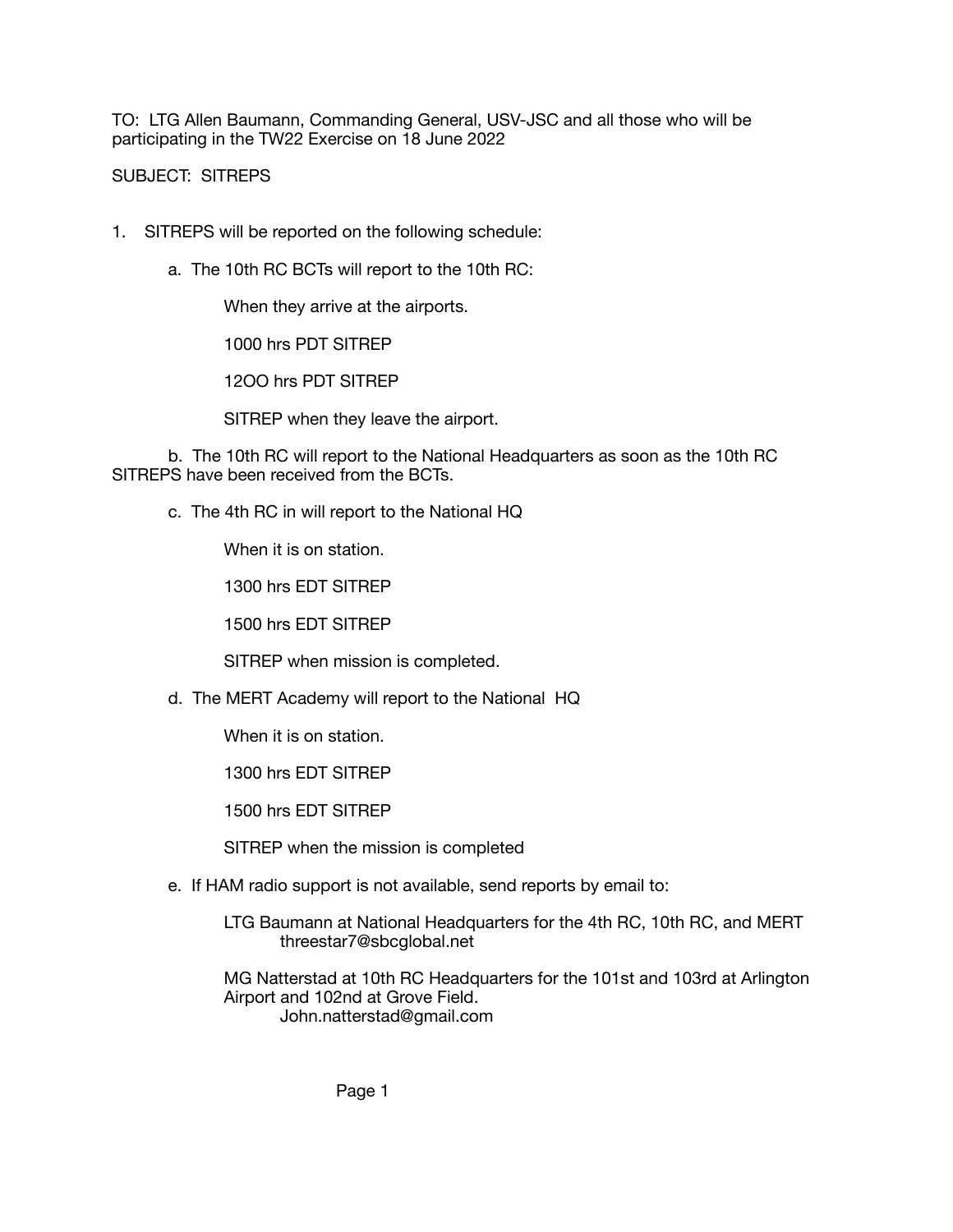f. If you are not able to connect with the National HQ or the 10th RC email the following alternates until communication is resumed with the National HQ or the 10th RC

> MajGen Korte for National HQ [susanmkorte@gmail.com](mailto:susanmkorte@gmail.com)

 COL Pham for 10th RC phamt@uw.edu

- 2. SITREPS include the following information:
	- a. Your unit.
	- b. Time of Report
	- c. Location of your unit
	- d. Number of personnel
	- e. Activity
	- f. Air/Ground Movements
	- g. Other Remarks

3. Communications Traffic: There may be information sent between commands on a variety of other issues. Log that information and keep a record the significant information in the message.

- 4. Daily Staff Journal DA Form 1594
	- a. A copy is attached to this message.
	- b. You can use this form or electronically. Use the DA Form 1594 as a guide.
	- c. Log when you arrive on station and when you leave.
	- d. Log major events

e. Log messages received and sent. You do not have to put the complete message on this form. Keep a file of messages sent and received.

f. Send a copy of this log to MG Natterstad after TW22. This will be used for the USV-JSC portion of the AAR for TW22.

5. Communications is a major element of the TW22 Exercise.

6. Liability Forms: Make sure all of your volunteers have filled out a liability form